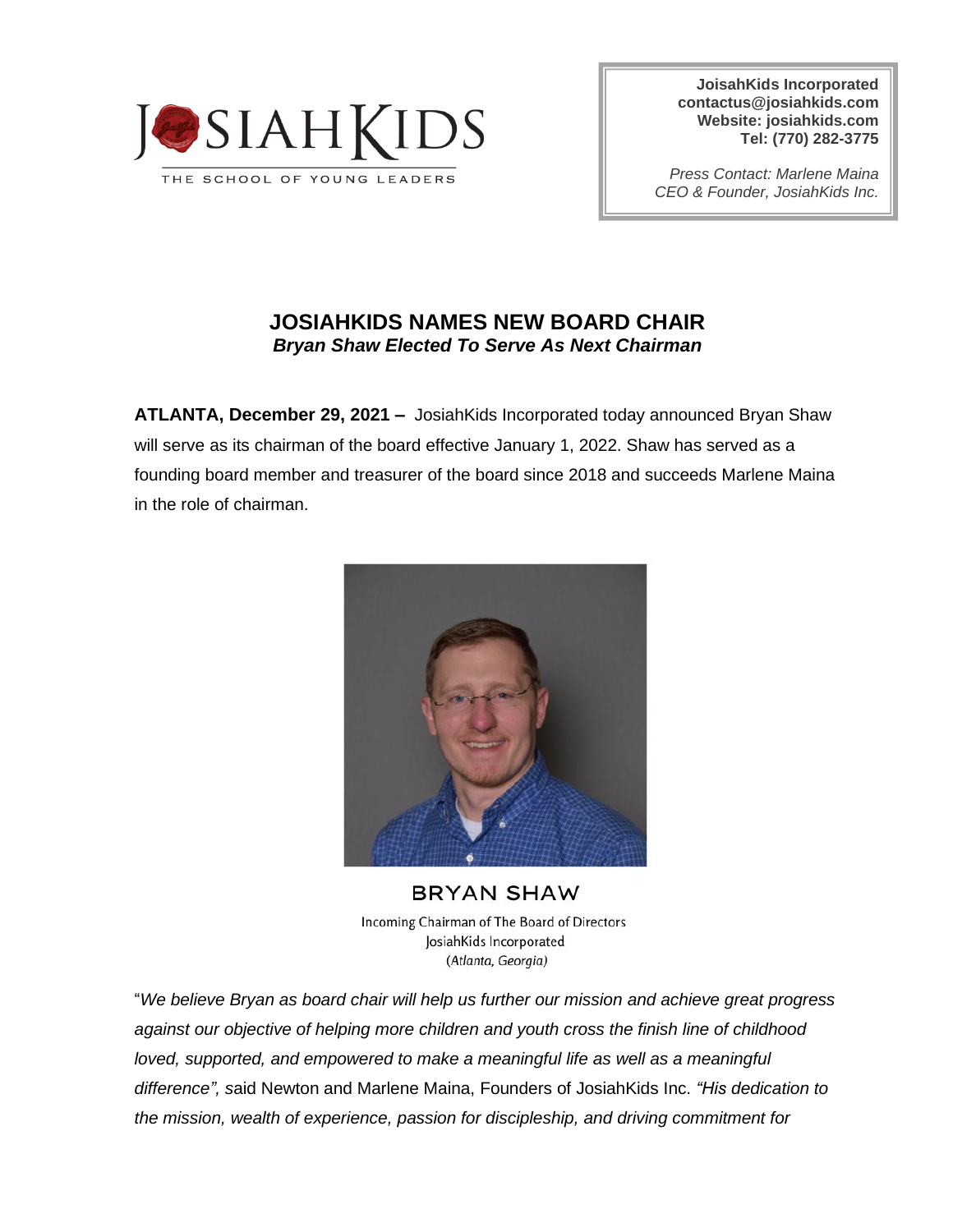*mission-driven leadership will help position JosiahKids for greater success in the implementation of interventions that will impact the lives of more children and youth in our immediate communities and around the world."*

Shaw is a graduate of The Georgia Institute of Technology, and a Business Development Manager at Applied Technical Services who has spent over 15 years performing research on various applications within the materials testing industry. His determination to learn, apply, and improve has led him into project management and business development within the research environment, which has been a natural progression due to his passion for connecting with the people he encounters and his drive to build meaningful relationships. This passion extends to his role as a leader of Bible studies and a small group focused on Biblical-centered fellowship. He has also served as a missionary to Africa. Bryan and his wife Tsion are the parents of two school aged daughters, Veronica and Sophia.

*"It has been an honor to serve as a Founding Board Member of JosiahKids—and now to take on the role as the Chairman of the Board,"* said Shaw. *"To see how much the organization has grown over these past three years is remarkable! I am looking forward to supporting the Board and the Leadership of JosiahKids in fulfilling the vision of raising a community of virtuous, service-minded leaders who will re-invest their acquired success into their own spheres of influence."*

Other board changes included appointing Marlene Maina as CEO and Executive Director of JosiahKids effective January 1, 2022. In the new role, Marlene will have a hands-on role with oversight for staffing decisions, planning, and how to carry forward the organization's mission. Marlene will report directly to the board.

Continuing service on the board of JosiahKids are board of directors:

**Kerry-Ann Archibald**—CEO of The Legacy Learning Experience (Brooklyn, NY) **Victor Barnes**—Chief of Connected Planning, Anaplan (Atlanta, GA) **Mark Eppert**—Chief Financial Officer, Coca-Cola North America (Atlanta, GA) **Joy Fields** —Executive Pastor, and Funeral Director Anderson Funeral Home (Trenton, NJ) **Shane Hewatt**—CEO & Owner, Hewatt Roofing (Atlanta, GA) **Christine Lee**— Licensed Realtor and 22-Year Coca-Cola Alumni Marketer (Atlanta, GA) **Sandra Ongwenyi**— Project Manager, Johnson & Johnson (Titusville, NJ) **Bryan Shaw**— Business Development Manager, Applied Technical Services (Atlanta, GA)